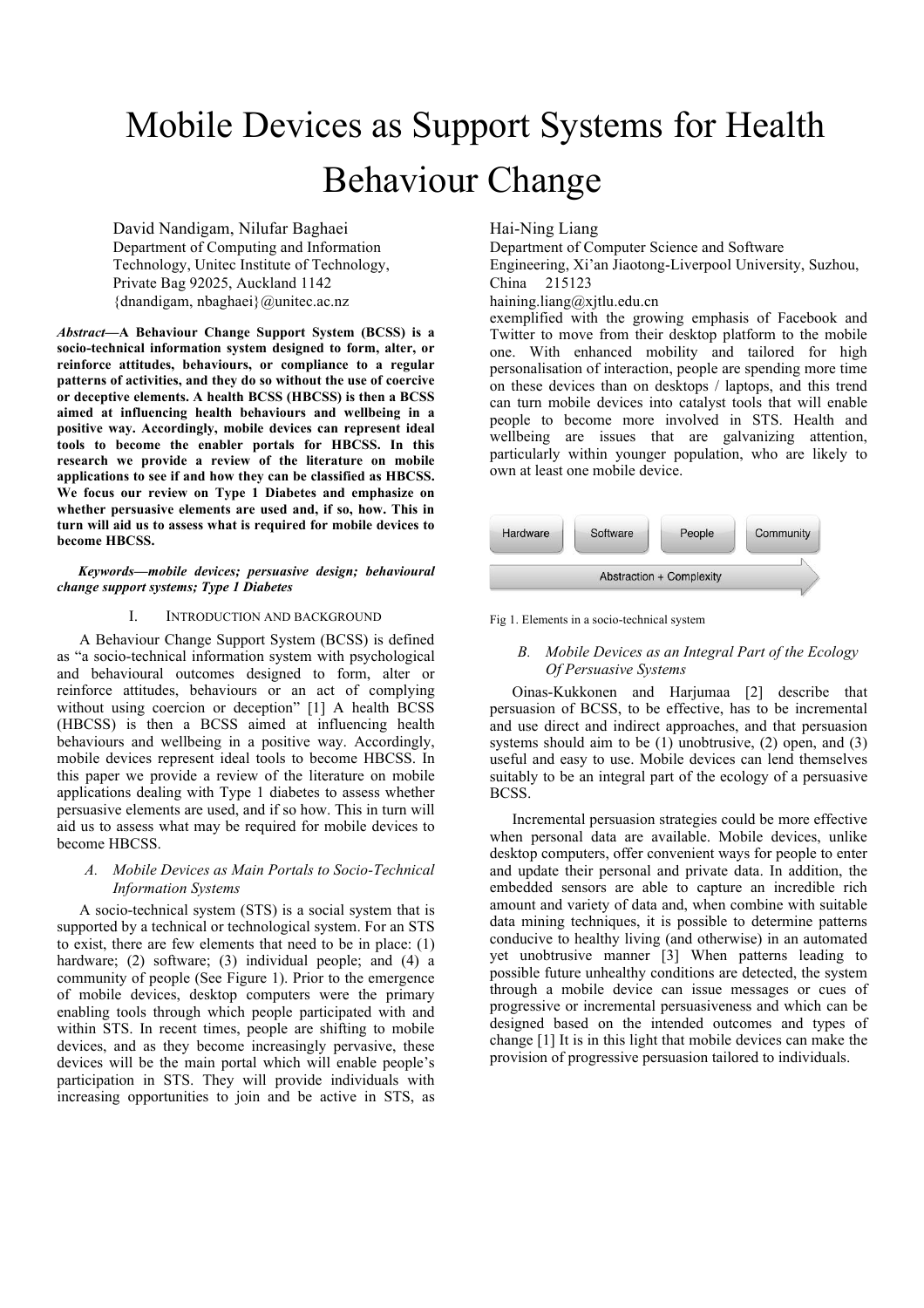# *C. Mobile Devices and Self-Regulation*

The end goal of HBCSS is to form, alter and reinforce attitudes and behaviours. In the context of health, this habit of forming, alteration, and reinforcement necessitates selfmanagement—in other words, it requires the exercise of motivational and self-regulatory skills. Self-management can refer to "tasks that an individual must undertake to live well with one or more chronic conditions (see Figure 2 below). These tasks include gaining confidence to deal with medical management, role management, and emotional management" [4]. Maes and Karoly [5] conceptualise self-regulation as a three step process by which individuals bring their influence to bear on their health habits. In their model, goal adoption sets the stage for self-directed change; implementation strategies convert goals into productive actions; and maintenance strategies help to sustain achieved behavioural changes. In between these stages, people will need to have (1) an awareness of health risks and benefits of health practices as well as goals to attain, (2) concrete plans and strategies for realising them, (3) ways to continuously help them to assess their progress, and (4) confirmation and confidence of their progress to update previous goals or set new ones.





In each of the three steps, persuasion is integral. Any BCSS would need to have persuasive mechanisms to motivate people to learn about health risks and benefits of health practices, to plan how they can attain a set goal, to keep assessing continuously their health situation to see how close they are to their goal, and finally to have reassurance that they would want to continue to sustain any acquired behaviour or attitude.

Self-regulation processes are inherently data intensive, requiring acquisition, storage, and analysis of large amounts of data often on a regular basis. These are low level activities that are best performed as automatically as possible by the system. Computer-supported approaches using motivation and persuasion elements have been shown to be effective in encouraging healthful lifestyles in terms of weight reduction and smoking cessation [6] [7] [8] [9]. These systems are well-received because they are individually tailored to people's needs and can provide continuous personalised guidance that empowers people to adopt healthy behaviours in a gradual way. Before mobile devices became sophisticated, desktop computers had been the main medium used to motivate and guide self-directed change. By linking the interactive aspects of the self-management model to the Internet, one can vastly expand its availability to people wherever they may live, at whatever time they may choose to use it. The biggest issue of computers is mobility and portability. The arrival of mobile devices has solved this; to increasing further personalisation and facilitating data capture, storage, analysis, and presentation.

Today's mobile devices, with their sophisticated sensing and computing capabilities, are touted as better tools to be used for persuading people to adopt self-regulation activities and, more importantly, supporting them along the process with their ease of use and 'intelligent' [10]. Mobile device based BCSS that are personalised, intelligent, and persuasive can be common place in the future. Although research on patient-operated mobile self-regulation tools has exhibited relatively strong growth in recent years, it is still rather immature. As such, it is unclear whether there is evidence that mobile devices are moving towards this envisioned role. Due to a proliferation of mobile phone applications that claim to help improve people's lifestyles and health, it seems important to see how current applications are being used and their usefulness to people with a health condition to support their self-manage and reorganise their lifestyle. In this paper, we focus our attention to one particular condition: *Type 1 diabetes*.

#### II. DIABETES SELF-REGULATION SUPPORT SYSTEM

# *A. Type 1 Diabetes*

Type 1 diabetes is a condition related to the incapacity of the pancreas to produce insulin due to an autoimmune disorder [11]. In recent years, and the incidence and prevalence of this Type 1 diabetes in young people is increasing [12] [13]. If not diagnosed and treated, Type 1 diabetes can cause serious complications for children such as weight loss, delays in pubertal and skeletal maturation, nephropathy, hypertension, glycosuria, diabetic ketoacidosis and hypoglycaemia, just to name a few [14] [15] [16]. All these complications deteriorate the quality of life of young patients and can even cause death [17] [18].

Type 1 diabetes cannot be prevented but it can be managed through a combination of medication, healthy food choices and exercise. Since there is no available cure for Type 1 diabetes, children with this chronic condition require, as part of their treatment, lifelong insulin injections in order to maintain their normal blood sugar levels and avoid complications [19]. However, only half of all patients with chronic diabetes comply with treatment regimen [20] [21]. Self-regulated behaviours, therefore, aim to systemize a conscious approach to personal health management including goal-setting and goal attainment; impulse control, the management of short-term goal; deliberately monitoring one's own behaviour and evaluating how this behaviour affects one's health.

There are two reasons Type 1 diabetes has been chosen for this research. The first reason is because of the growing number of affected people due to today's heavy sugar reliant diet and sedentary lifestyles; the second is that there is a plethora of applications claiming to help patients selfmanage their condition.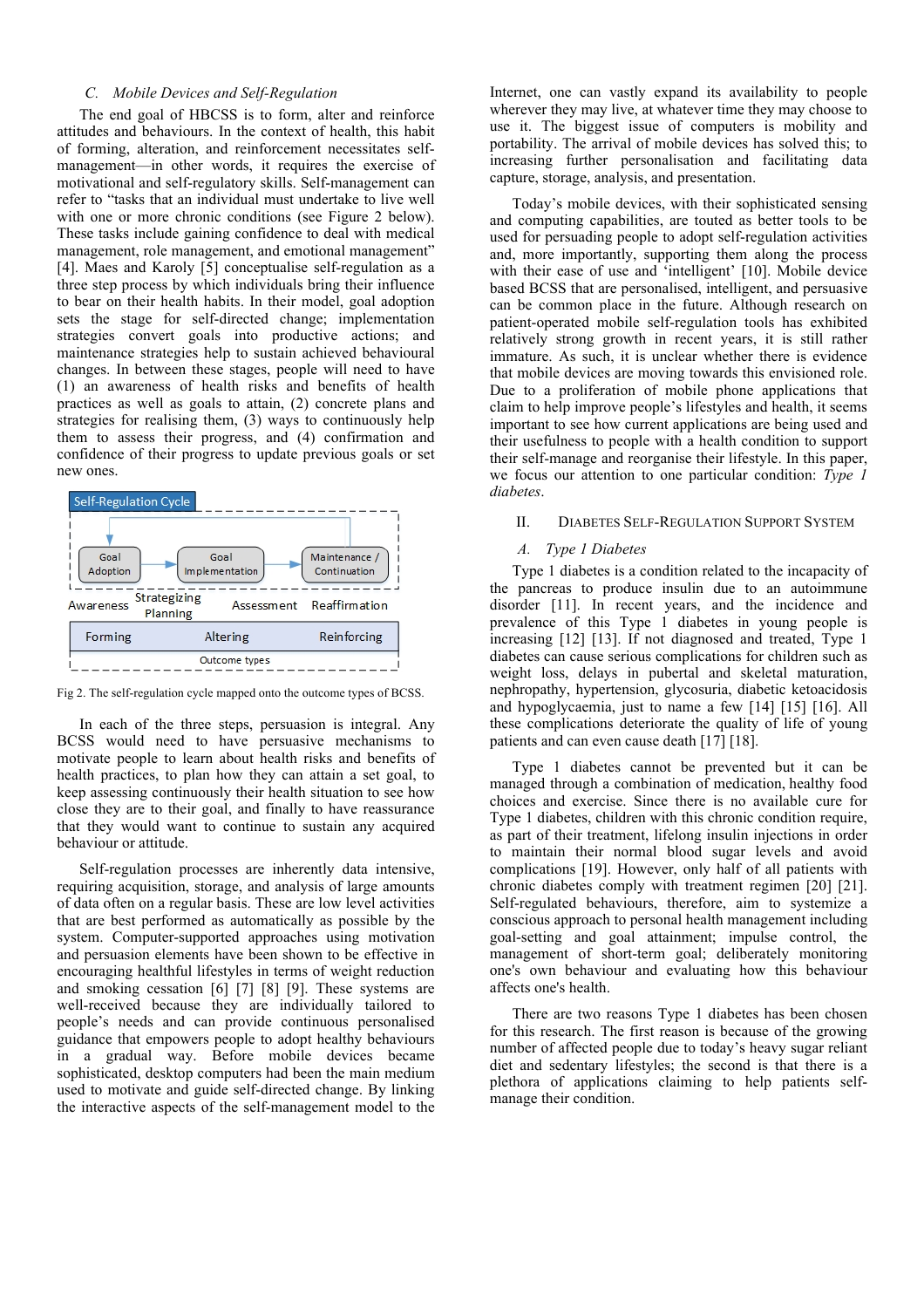The study reviews mobile applications reported in peerreviewed articles and/or from commercially available mobile applications. The objective is to determine, in a systematic review, whether diabetes applications have been helping patients with diabetes to self-manage their condition, to selfregulate their behaviour, with a particular focus on whether persuasive elements are used and how. From a practical perspective, the results of the analysis highlight key features and requirements for diabetes self-management applications as HBCSS. From a theoretical perspective, the results identify research gaps and help outline an agenda for research related to various factors for improving the adoption, usability, and integration of diabetes selfmanagement applications in the patients' daily routine.

## III. METHODS AND RESULTS

We approach this study by reviewing related articles in peer-reviewed journals. In addition, we survey both commercial and non-commercial mobile applications dealing with Type 1 diabetes. Our review of papers included more than 100 papers, and more than 30 applications

## *A. Mobile Device Based Diabetes Self-Regulation.*

Recent advances reflected in these clinical guidelines [22] [23] recommend the following six features as part of important variables for diabetes self-management: (1) Education and personalized assessment / feedback; (2) Diet management, Weight management, Physical activity; (3) Communication and patient monitoring by primary care providers; (4) Insulin and medication management; (5) Other therapeutics (foot and eye care), Psychosocial care, Immunization and (6) Complication management. These features can be mapped onto known symptoms of the condition, treatments and lifestyle changes, and needs of people with the condition.

#### *A. Relevant Features to Mobile Device HBCSS*

The following three features are of particular relevance to mobile devices.

*Education and personalization:* Research has provided adequate proof that self-management education has a positive impact on clinical outcome [24]. There are many commercial applications with the majority providing general diabetes education—e.g., guideline for diabetes care, food information, videos about diabetes, and expert questions and answers. However, just providing a repository of information is not enough. The most challenging aspect is to persuade people, who may have or will have the condition, to begin the process of educating (or often re-educating) themselves about it, to better understand themselves and their condition. When persuasion is tailored to a particular individual, which in the case of diabetes could be based on the patient's profile, the patient context and education, and the goals of the medical treatment process [25], it could have enhanced effectiveness [26].

*Decision Support*: Analysis and rule-based interpretation of data on an individual basis is essential if the system is to support change in habit and attitude in a sustained manner, especially when done automatically [27]. With mobile devices, people could be tempted to check the tools to support their decision making process. In addition, the devices can provide alerts or reminders about actions to take based on pre-set patterns and schedules. This level of support is possible with such devices.

*Communication*: In terms easiness of communication, mobile devices have revolutionised the field. Data captured and stored in devices can be sent to clinicians, certified professionals, or trusted guardians (in the case of children [28]) to review. The responses can be sent back and received with equal ease. Automated alerts, a type of persuasion, can make it easier for patients to self-manage their condition.

The literature offers little about how persuasive elements are included in mobile device tools for management of diabetes. Surveys by Arsand et al. [29] have mainly focused on interface features and usability of mobile diabetes management applications, and not so much on persuasion elements.

These surveys show that there seems lack of emphasis on education, especially in a personalised way—this is perhaps due to the assumption that there is already significant amount of information, in particular online, out there that people peruse. Decision support is available, but that widespread yet—for example, Garcia [30] noted that only some iPhonebased applications provide some kind of decision support. Although social media forums have grown very rapidly, they are not mainstream in diabetes applications.

Another interesting finding is that most of these applications are based on manual entry of data such as blood glucose levels and weight, while 16 of the 26 applications found in the literature used wireless (Bluetooth, ZigBee, or Wi-Fi) automatic data acquisition. Wireless sensors are now widely available, but proprietary rights and vendor restrictions hamper their use in some commercial markets (e.g., Apple iPhone). This we believe is a big impediment for a wider mobile applications, as manual data input not only exposes the user to erroneous input, but it can also be a daunting task and may lower compliance [31].

One more noteworthy finding is about alerts, which are not used often. Alerts could be one of the most useful features of mobile applications, similar to reminders for meetings from calendar applications. This is an aspect that persuasive mobile systems can make use.

*Usability* issues are important and any BCSS should get those right; otherwise patients will simply not use them [32]. BCSS ought to be more than usable; they will need patients to appreciate the need to use them and see how they fit into their lives.

*Non-functional requirements*: There are also nonfunctional requirements to consider, especially about the perceived credibility of the system. One of the major issues in diabetes applications is security. When offering suggested for what approach to use, the system should ideally be presenting those endorsed and with proven success. When data is entered by the patient or captured automatically, they should be checked speedily by suitable analytics tools in the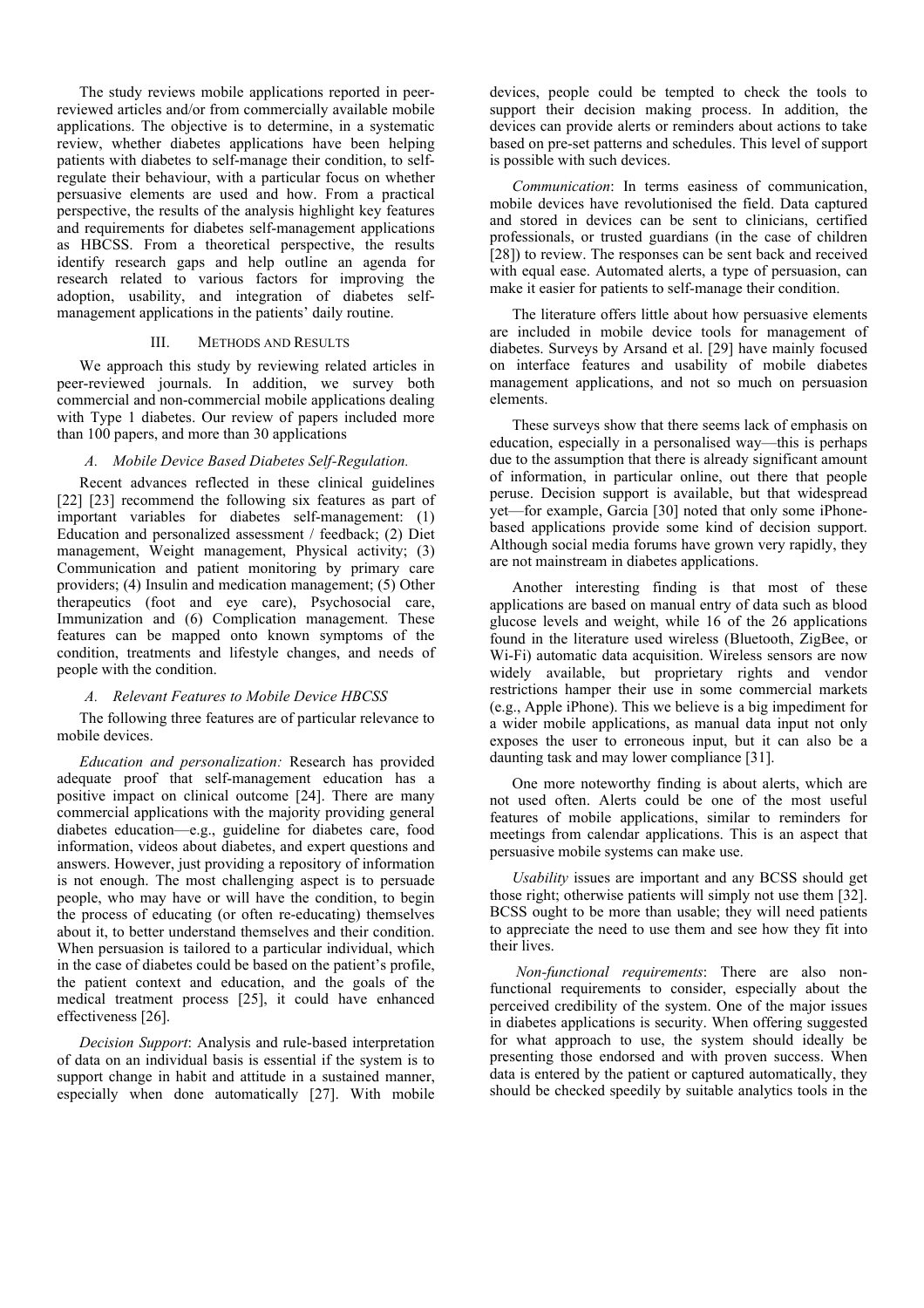first instance and, if there is need, by a professional expert so that further guidance is returned to the patient.

As stated earlier, very few applications have social media capabilities, and this is an area that can be expanded and exploited. Patients often need moral and psychological support. Sympathy, understanding, and compassion from other patients and people can be an important motivating factor for the early exploration and adoption of a system. During the planning stage, sharing of successful approaches and facilitation by people within the social circle could be very persuasive and inviting. If this is followed by further continuous encouragement and support as well as healthy comparison with others who follow the same approaches would further consolidate a new acquired behaviour.

#### IV. SUMMARY AND FUTURE RESEARCH DIRECTIONS

In this paper we provide a review of the literature on mobile applications dealing with Type 1 diabetes to assess whether persuasive elements are used, and if so how. This is to assess what may be required for mobile devices to become HBCSS. We presented the findings by reviewing related articles in peer-reviewed journals as well as surveying both commercial and non-commercial mobile applications dealing with Type 1 diabetes.

Further, a mobile devices to become HBCSS it may be pertinent to develop description of a user, that is, a user model. This is primarily to predict user responses, thereby creating more effective, efficient and personalized interactions by tailoring system responses to individual preferences. Systems that incorporate user models have been traditionally termed "intelligent systems" because a representation of the user is created by the system and is used to reason about the user's information need and document preferences [33]. The system then uses the information that has been collected about the user to personalize interactions.

As stated earlier, very few applications have social media capabilities, and this is another area that can be expanded and exploited.

#### V. REFERENCES

- [1] Oinas-Kukkonen, H. (2013). A Foundation for the Study of Behavior Change Support Systems, Personal and Ubiquitous computing, Vol. 17, No. 6, August 2013, pp. 1223-1235.
- [2] Oinas-Kukkonen, Harri and Harjumaa, Marja (2008). A Systematic Framework for Designing and Evaluating Persuasive Systems. In H. Oinas-Kukkonen et al. (Eds.): Persuasive Technology, LNCS 5033, pp. 164–176. Springer-Verlag Berlin Heidelberg.
- [3] Hui-Huang Hsu, Kang-Chun Tsai, Zixue Cheng and Tongjun Huang, "Posture Recognition with G-Sensors on Smart Phones," in Proc. 15th International Conference on Network-Based Information Systems, pp. 588-591, Melbourne, Australia, Sept. 26-28, 2012.
- [4] Adams KG, Greiner AC, Corrigan JM, editors. Washington DC: National Academies Press; 2004. Report of a summit. The 1st annual crossing the quality chasm summit: a focus on communities. Jan 6-7 2004.
- [5] Maes, S., & Karoly, P.(2005). Self-regulation assessment and intervention in physical health and illness: A review. Applied Psychology: An International Review, 54(2),245–277.
- [6] DeBusk, R.F., Miller, N.H.,Superko, H.R., Dennis, C.A., Thomas, R.J., Lew, H.T., Berger, III, W.E.,Heller, R.S., Rompf, J.,Gee, D., Kraemer, H.C.,Bandura, A., Ghandour, G., Clark, M., Shah, R.V.,Fisher, L., & Taylor, C.B.(1994). A case-management system

for coronary risk factor modification. Annals of Internal Medicine, 120,721–729.

- [7] Bandura, A. (2000). Health promotion from the perspective of social cognitive theory. InP.Norman, C.Abraham, &M.Conner (Eds.),Understanding and changing health behaviour: From health beliefs to self-regulation(pp. 299–339).
- [8] Haskell, W.L., Alderman, E.L., Fair, J.M., Maron, D.J.,Mackey, S.F., Superko, H.R., Williams, P.T.,Johnstone, I.M.,Champagne, M.A.,Krauss, R.M., & Farquhar, J.W. (1994). Effects of intensive multiple risk factor reduction on coronary atherosclerosis and clinical cardiac events in men and women with coronary artery disease.Circulation, 89, 975–990.
- [9] DeBusk, R.F., Miller, N.H.,Superko, H.R., Dennis, C.A., Thomas, R.J., Lew, H.T., Berger, III, W.E.,Heller, R.S., Rompf, J.,Gee, D., Kraemer, H.C.,Bandura, A., Ghandour, G., Clark, M., Shah, R.V.,Fisher, L., & Taylor, C.B.(1994). A case-management system for coronary risk factor modification. Annals of Internal Medicine, 120,721–729.
- [10] Rashvand, Habib F. and Hsia, Kuei-Fang (2015). Smartphone intelligent applications: A brief review. Multimedia Systems, (2015)21, pp.103-119.
- [11] A.D.A.M Medical Encyclopedia, 2011, Type 1 diabetes, accessed 30 July 2014
- [12] www.ncbi.nlm.nih.gov/pubmedhealth/PMH0001350/
- [13] New Zealand Ministry of Health, http://www.health.govt.nz/ourwork/diseases-and-conditions/diabetes, accessed in January 2014.
- [14] World Health Organisation (WHO), http://www.who.int/mediacentre/factsheets/fs312/en/, accessed in January 2014.
- [15] American Diabetes Association (ADA), 201. Living with diabetes, accessed August 2, 2014 www.diabetes.org/living-withdiabetes/complications/
- [16] Greening, L. et al., 2006. Child Routines and Youths' Adherence to Treatment for Type 1 Diabetes. Journal of Pediatric Psychology, 32(4), 437-447.
- [17] Juvenile Diabetes Research Foundation (JDRF), 2011, Type 1 complications, accessed August 2, 2014 www.jdrf.org.au/living-with-type-1-diabetes/type-1-diabetescomplications
- [18] Reynolds, K.A. and Helgeson, V.S., 2011. Children with Diabetes Compared to Peers: Depressed? Distressed? Annals of Behavioral Medicine, 42(1), 29-41.
- [19] Centers for Disease Control and Prevention (CDC), 2011, Children and Diabetes – accessed August 2, 2014 www.cdc.gov/diabetes/projects/cda2.htm
- [20] World Health Organization (WHO), 2011, Diabetes Fact Sheet No. 310, accessed August 2, 2014 www.who.int/mediacentre/factsheets/fs310/en/index.html
- [21] Danaei, G., Finucane, M. M., Lu, Y., Singh, G. M., Cowan, M. J., Paciorek, C. J., ... & Ezzati, M. (2011). National, regional, and global trends in fasting plasma glucose and diabetes prevalence since 1980: systematic analysis of health examination surveys and epidemiological studies with 370 country-years and 2• 7 million participants. The Lancet, 378(9785), 31-40.
- [22] Unwin, N., Gan, D., & Whiting, D. (2010). The IDF Diabetes Atlas: Providing evidence, raising awareness and promoting action. Diabetes research and clinical practice, 87(1), 2-3.
- [23] Sibal L, Home PD. Management of type 2 diabetes: NICE guidelines. Clin Med. 2009 Aug;9(4):353–7.
- [24] Norris SL, Lau J, Smith SJ, Schmid CH, Engelgau MM. Selfmanagement education for adults with type 2 diabetes: a metaanalysis of the effect on glycemic control. Diabetes Care. 2002;25(7):1159–71.
- [25] Mohan P, Marin D, Sultan S, Deen A. MediNet: personalizing the self-care process for patients with diabetes and cardiovascular disease using mobile telephony. Conf Proc IEEE Eng Med Biol Soc. 2008;2008:755–8.